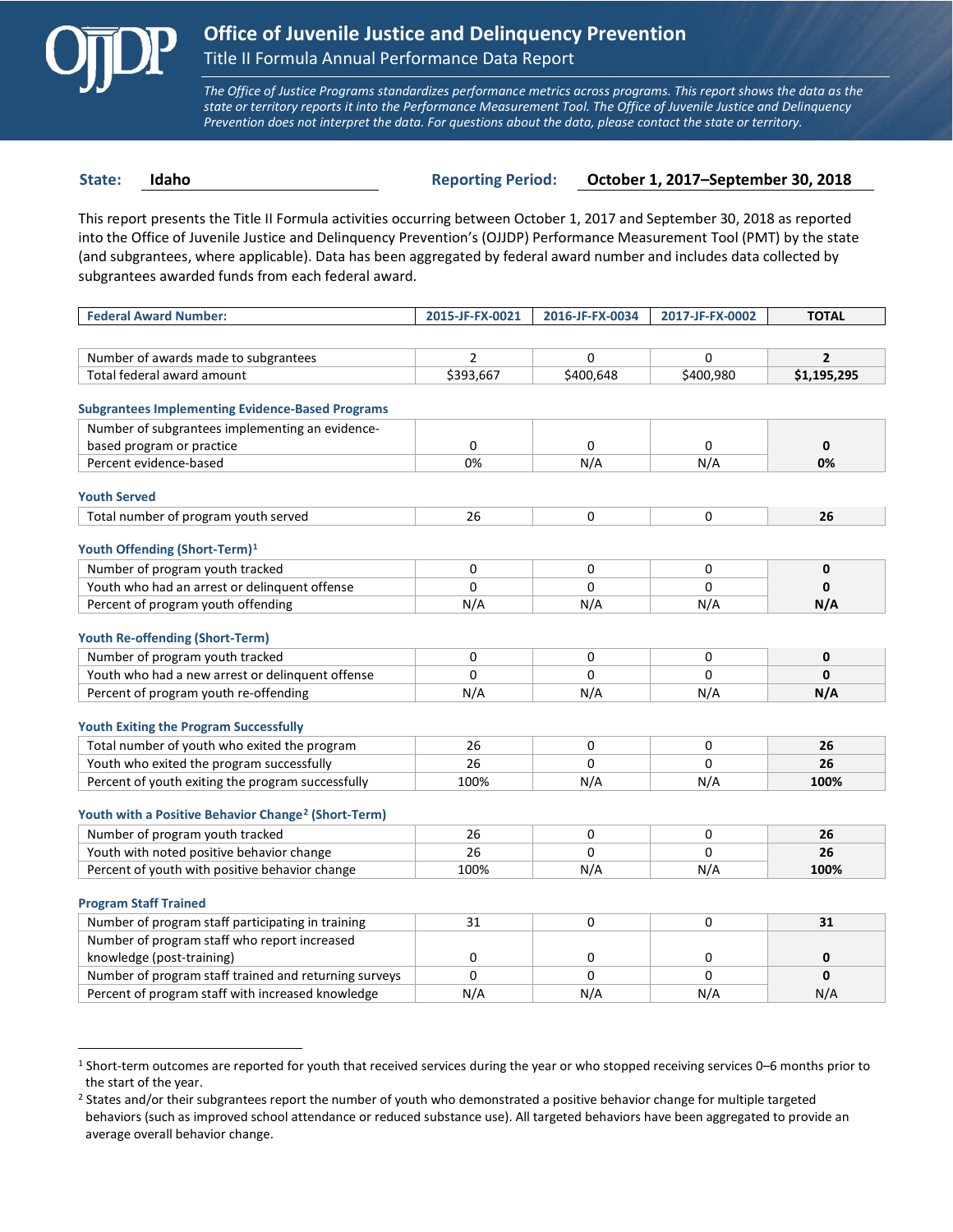## **Title II Formula Annual Performance Data Report**

## **Systems Improvement Activities**

| Number of Memorandum of Understandings developed |  |  |
|--------------------------------------------------|--|--|
| Number of program materials developed            |  |  |
| Number of planning activities conducted          |  |  |
| Number of program/agency policies or procedures  |  |  |
| created, amended, or rescinded                   |  |  |

## Purpose Area Allocations

OJJDP has defined 32 purpose areas that states may use their Title II funds to implement, either through subawards to local, public, and private agencies or through statewide programs. This section lists the funds allocated from each federal award to both subgrantee and statewide programs during the reporting period.<sup>[3](#page-1-0)</sup>

| <b>Purpose Area</b>                             | 2015-JF-FX-0021 | 2016-JF-FX-0034 | 2017-JF-FX-0002 | <b>TOTAL</b> |
|-------------------------------------------------|-----------------|-----------------|-----------------|--------------|
| 1. Aftercare/Reentry                            | \$0             | \$0             | \$0             | \$0          |
| 2. After School Programs                        | \$0             | \$0             | \$0             | \$0          |
| 3. Alternatives to Detention                    | \$0             | \$0             | \$0             | \$0          |
| 4. Child Abuse and Neglect                      | \$0             | \$0             | \$0             | \$0          |
| 5. Community-Based Programs and Services        | \$0             | \$0             | \$0             | \$0          |
| 6. Delinquency Prevention                       | \$0             | \$0             | \$0             | \$0          |
| 7. Gangs                                        | \$0             | \$0             | \$0             | \$0          |
| 8. Graduated and Appropriate Sanctions          | \$0             | \$0             | \$0             | \$0          |
| 9. Hate Crimes                                  | \$0             | \$0             | \$0             | \$0          |
| 10. Job Training                                | \$0             | \$0             | \$0             | \$0          |
| 11. Learning and Other Disabilities             | \$0             | \$0             | \$0             | \$0          |
| 12. Mental Health Services                      | \$0             | \$0             | \$0             | \$0          |
| 13. Mentoring, Counseling and Training Programs | \$0             | \$0             | \$0             | \$0          |
| 14. Positive Youth Development                  | \$0             | \$0             | \$0             | \$0          |
| 15. Probation                                   | \$0             | \$0             | \$0             | \$0          |
| 16. Protecting Juvenile Rights                  | \$0             | \$0             | \$0             | \$0          |
| 17. School Programs                             | \$0             | \$0             | \$0             | \$0          |
| 18. Substance and Alcohol Abuse                 | \$0             | \$0             | \$0             | \$0          |
| 19. Compliance Monitoring                       | \$110,000       | \$0             | \$0             | \$110,000    |
| 20. Deinstitutionalization of Status Offenders  | \$0             | \$0             | \$0             | \$0          |
| 21. Disproportionate Minority Contact           | \$50,000        | \$0             | \$0             | \$50,000     |
| 22. Diversion                                   | \$0             | \$0             | \$0             | \$0          |
| 23. Gender-Specific Services                    | \$0             | \$0             | \$0             | \$0          |
| 24. Indian Tribe Programs                       | \$8,000         | \$0             | \$0             | \$8,000      |
| 25. Indigent Defense                            | \$0             | \$0             | \$0             | \$0          |
| 26. Jail Removal                                | \$0             | \$0             | \$0             | \$0          |
| 27. Juvenile Justice System Improvement         | \$183,668       | \$0             | \$0             | \$183,668    |
| 28. Planning and Administration                 | \$0             | \$0             | \$0             | \$0          |
| 29. Reducing Probation Officer Caseloads        | \$0             | \$0             | \$0             | \$0          |
| 30. Rural Area Juvenile Programs                | \$0             | \$0             | \$0             | \$0          |
| 31. Separation of Juveniles from Adult Inmates  | \$0             | \$0             | \$0             | \$0          |
| 32. State Advisory Group (SAG) Allocation       | \$20,000        | \$0             | \$0             | \$20,000     |

<span id="page-1-0"></span><sup>&</sup>lt;sup>3</sup> The dollars shown are an estimate of total funds allocated for activities conducted for each purpose area. The PMT is not a grants management system and does not collect data on actual expenditures. For actual expenditures, please refer to the Office of Justice Programs Grants Management System (GMS).

 $\overline{a}$